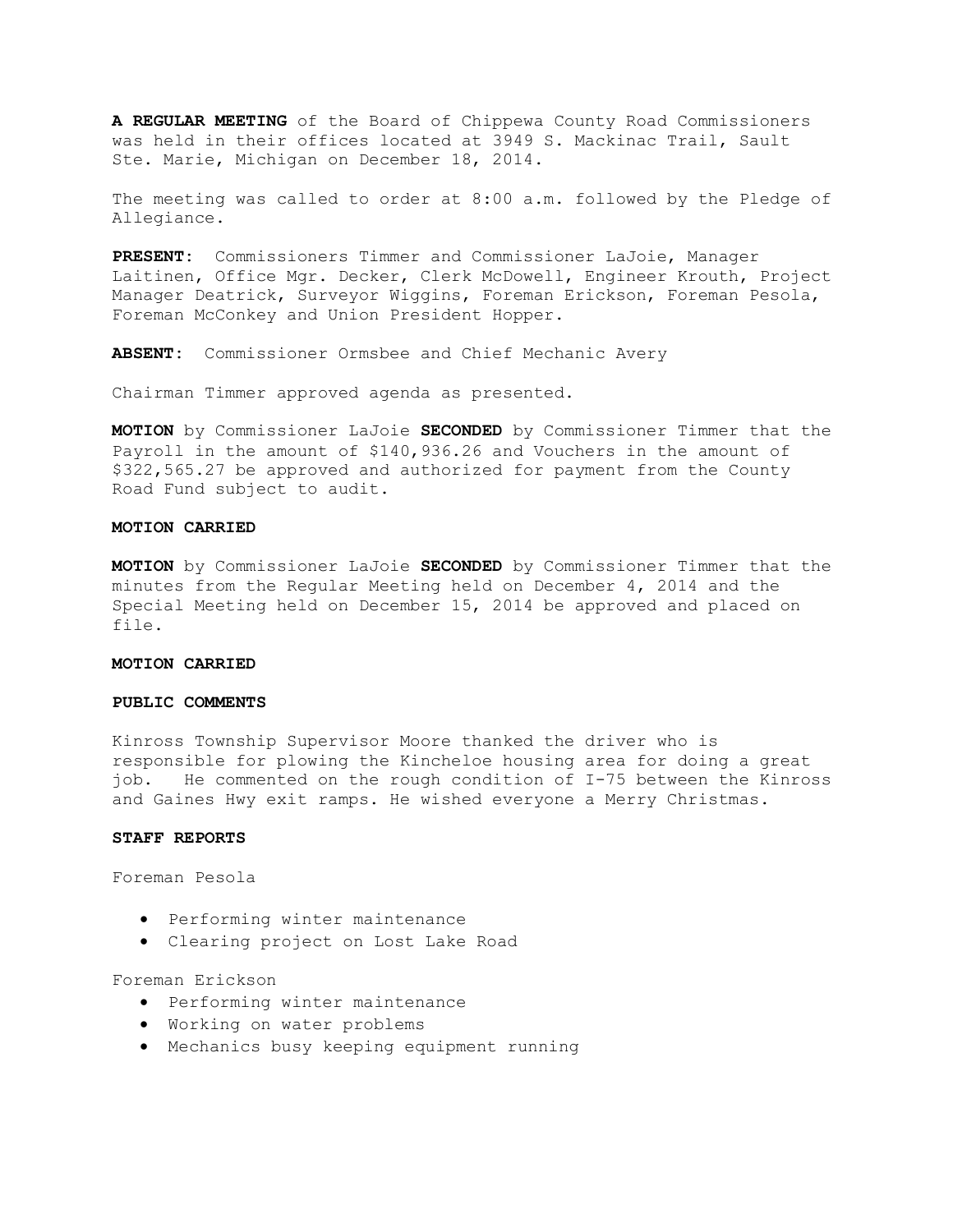Foreman McConkey

- · Performing winter maintenance
- · Dealing with a few beaver problems

### Office Manager Decker

- · Provided press release indicating the Road Commission has been awarded \$100,000.00 from the Disaster and Emergency Contingency Fund. These monies were to provide financial assistance to Michigan counties impacted by last year's flooding and deep freeze emergency. He thanked Tim McKee from 911 for his efforts in his help with the application and who initially had informed him of the availability of funding through this program.
- · Recognized Perry Ross, Foreman at our Rudyard garage for bring a situation to light which was taking place at Shute's station when our trucks were filling up. He explained that after reviewing gas charged on our credit card it was discovered that we weren't receiving a credit for sales tax. He received an email yesterday indicating we will be receiving a refund of 6,222.00 covering the time period from February through November and maybe more once they review other months.
- · Working on yearend with copies of the proposed budget available on December 29th for public inspection.

Engineer Krouth

· Waiting on front entrance door before the front entrance remodel can begin.

Project Manager Deatrick

· GI plans for the Mackinac Trail from Gains Hwy to 12 Mile Road have been submitted to Lansing.

## **COUNTY COMMISSIONERS'COMMENTS**-None

Manager Laitinen reviewed situation regarding Commissioner elect Rudy Johnson who is currently working for us as a temporary plow driver out of our Eckerman garage and whom is scheduled to be sworn into office the 2nd of January. He and Rudy have had numerous conversations regarding the law and also the clarification of that law from two different Attorney Generals opinions indicating this would be a conflict of interest.

Rudy came to him earlier this week with a request to finish this winter season and then accept a leave of absence.

Discussion ensued.

Manager Laitinen recommended that we issue Rudy Johnson a leave of absence to begin on December 31, 2014. Mr. Johnson would be eligible to be reemployed by the Road Commission if his duties as an elected official were to change.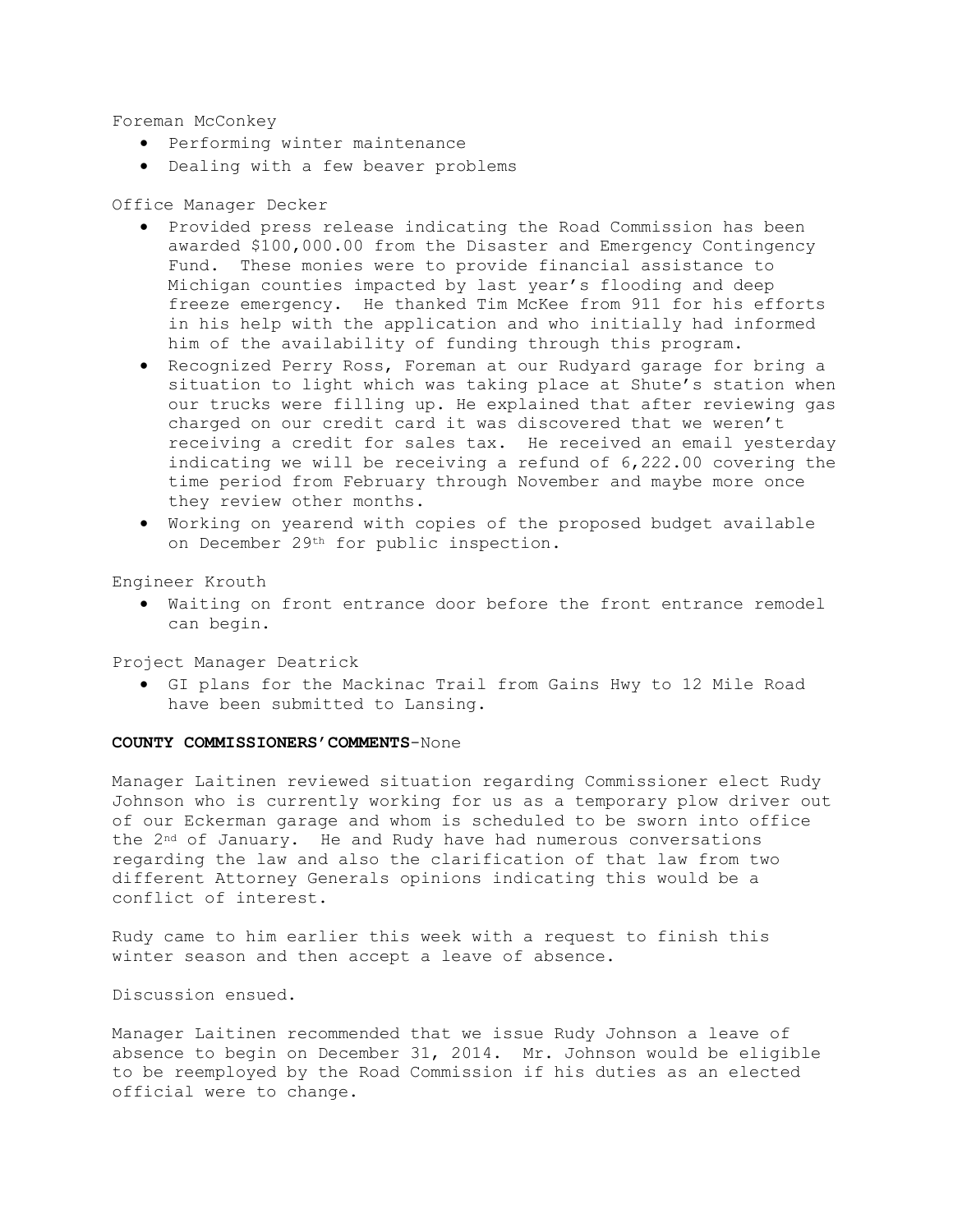**MOTION** by Commissioner LaJoie **SECONDED** by Commissioner Timmer to offer a leave of absence to Mr. Rudy Johnson beginning at the end of his normal shift on December 31, 2014 and allow eligibility for reemployment at a point and time his duties as County Commissioner are no longer a conflict.

## **MOTION CARRIED**

#### **MANAGERS REPORT**

- · Watching funding issues going on in Lansing very closely. Conference committee hearings are scheduled at 8:30 a.m. today and involve House Bills 5477 gas tax, 4630 registration fees and 4539 which involves repeal of sales tax as it relates to gas and diesel fuels. Discussion followed on how involved and what a great job CRAM is doing in staying on top of issues related to road funding.
- · Working on DEQ counter proposal with our Attorney Ed McNealy. Going well and are moving into the discovery phase.
- · Reviewed BIA Funding requirements which have changed for the billing and reimbursement process for the storm damage on Sugar Island.
- · Beginning working on balancing numbers for upcoming Rural Task Force Meeting to be held on the afternoon of December 30th.
- · Attended road safety meetings held to discuss the proposed roundabout at the intersection of Mackinac Trail and the Business Spur. They were working on identifying possible safety short falls of the roundabout.
- · Completed the development of specifications for tandem trucks which are currently out for bid. Currently working on hydraulic equipment specifications for the new trucks.
- · Thanked Office Mgr. Decker for his efforts to justify time, labor and equipment when applying for funds through Disaster and Emergency Contingency Fund which we have been approved to receive \$100,000.00.

### **PUBIC COMMENTS**

Union President Hopper inquired to who gives MDOT their authority over certain issues.

Manager Laitinen indicated MDOT reports to an Executive Branch. We are considered a sub recipient and when dealing with federal dollars it is left up to MDOT on how they wish to allocate these funds. The only regulation imposed on MDOT is that of the federal dollars allotted to them 25% must be distributed back to local entities. So there are very few regulations written.